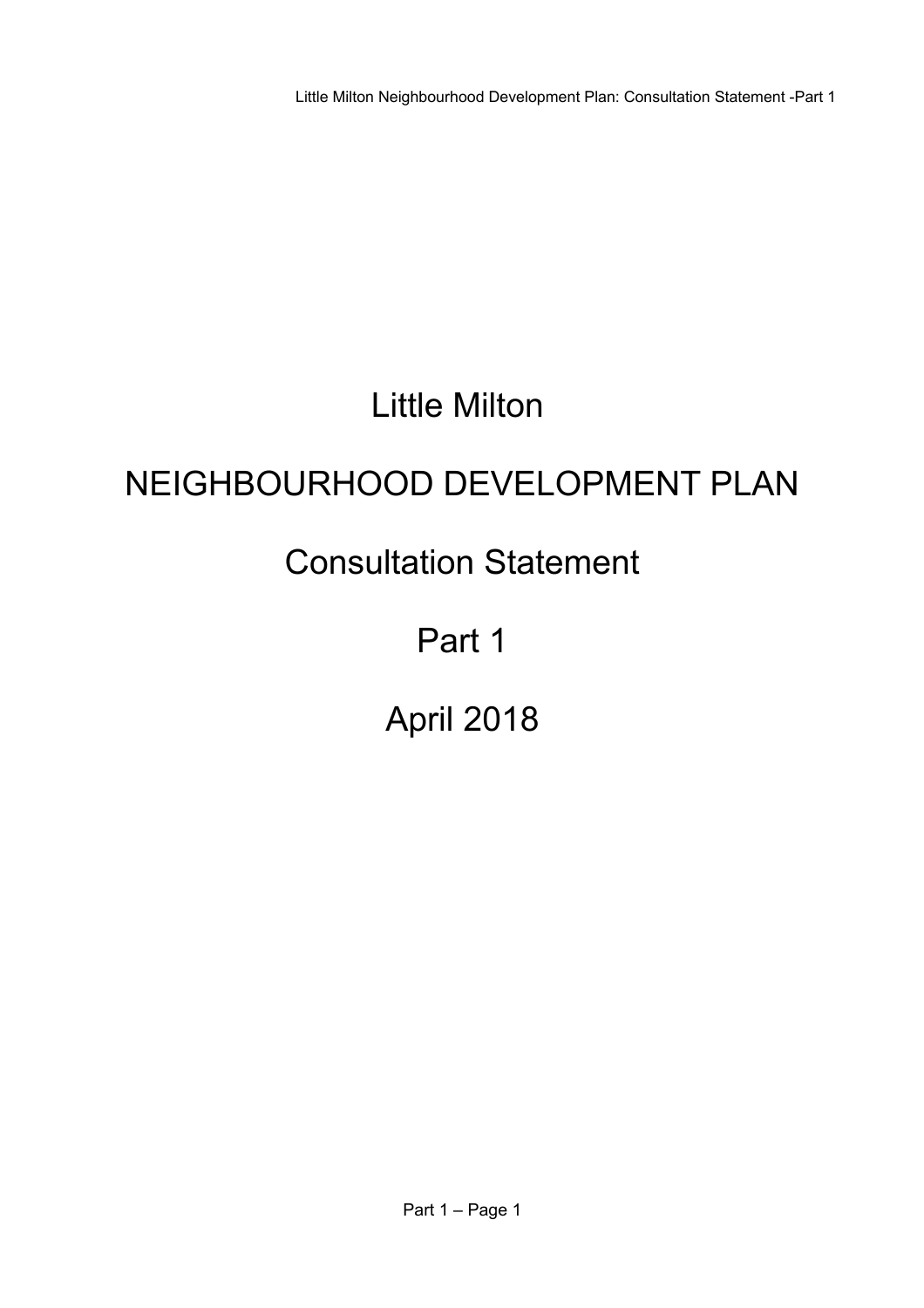### **CONTENTS**

| PART <sub>1</sub>                                                               | Part 1 - Page  |
|---------------------------------------------------------------------------------|----------------|
| 1. Introduction                                                                 | 3              |
| 2. Approach to consultation                                                     | 4              |
| 3. Consultation and engagement                                                  | 5              |
| 4. Summary of issues raised and changes to the Plan                             | $\overline{7}$ |
| 5. Conclusions                                                                  | 9              |
| <b>APPENDICES</b>                                                               |                |
| A - Little Milton Consultation Strategy                                         | 10             |
|                                                                                 |                |
| PART 2 The following Appendices may be found in Part 2                          | Part 2 - Page  |
| B - Village Event 13 Sep 2016                                                   | 3              |
| C - Consultation Outcomes Sep 2016-Feb 2017                                     | 8              |
| D - village Consultation Events April 2017                                      | 10             |
| E - Questionnaire Responses from April 2017 event                               | 20             |
| F - Fete Event June 2017                                                        | 29             |
| G - Example of Newsletter Article July 2017                                     | 31             |
| H - Oxfordshire County Council Informal Pre-Consultation - Feedback<br>received | 32             |
| I - Pre-submission (Reg 14) Consultee List                                      | 34             |
| J - Flyer advertising Consultation Delivered to All Households Jan<br>2018      | 38             |
| K - Responses received to Pre-Submission Reg 14 consultation                    | 40             |

#### **Abbreviations**

| <b>BBOWT</b> | Berks, Berks & Oxon Wildlife Trust |
|--------------|------------------------------------|
| OCC.         | <b>Oxfordshire County Council</b>  |
| <b>SODC</b>  | South Oxfordshire District Council |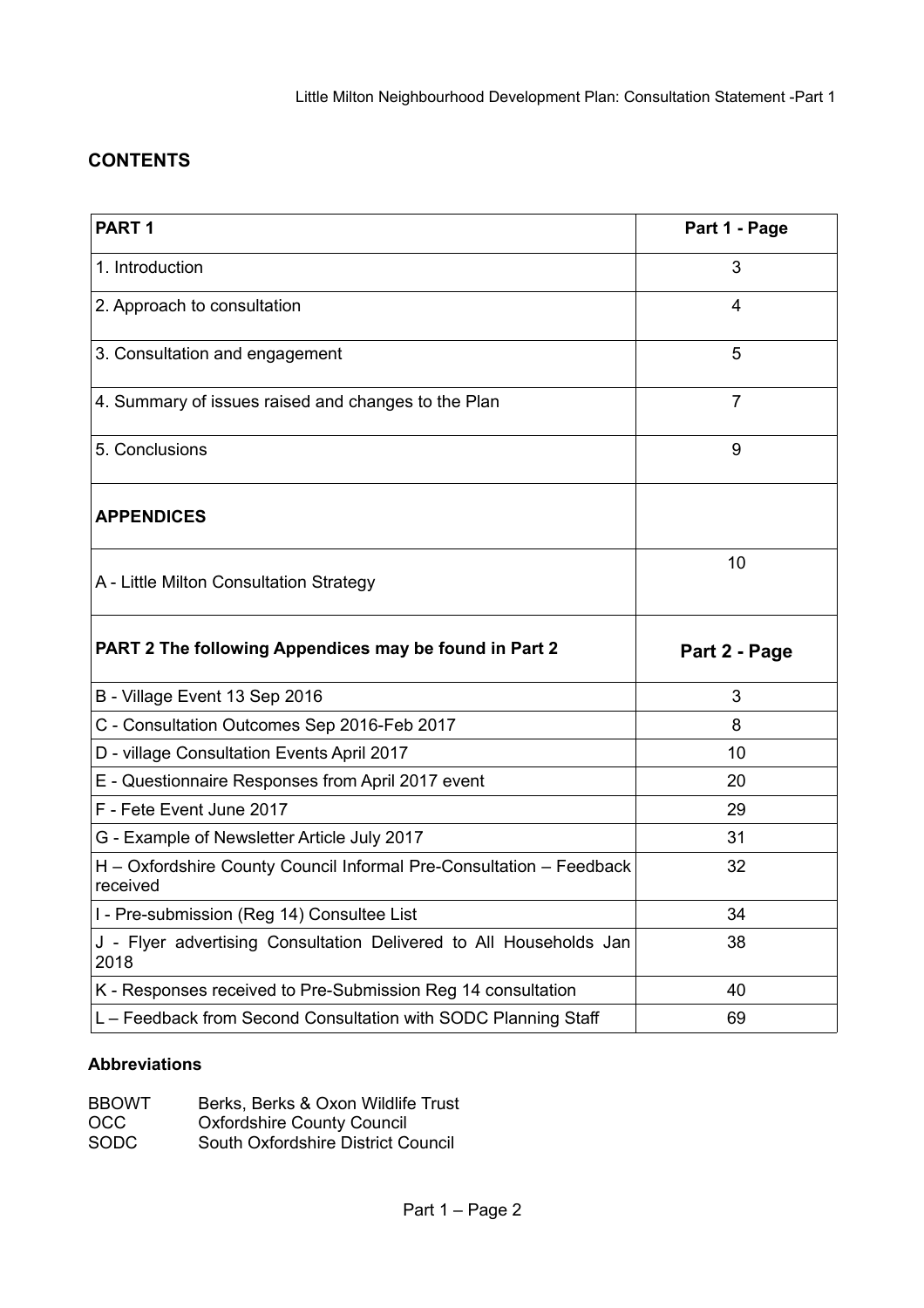## **Introduction**

1.1 This Consultation Statement has been prepared to fulfil the legal obligations of the Neighbourhood Planning Regulations 2012. These require that when a qualifying body submits a neighbourhood development plan to the local planning authority it must also provide a Consultation Statement. Part 5 of the Regulations sets out what a Consultation Statement should contain:

- details of the people and bodies who were consulted about the proposed neighbourhood plan and explanation of how they were consulted
- a summary of the main issues and concerns raised by the people consulted
- a description of how these issues and concerns have been considered and, where relevant, addressed in the proposed neighbourhood plan
- 1.2 This Consultation Statement sets out:
	- the background to preparation of the Plan;
	- a summary of the engagement and consultation that has helped to shape and inform preparation of the Plan;
	- details of those consulted about the Plan at the various stages of plan preparation and the extent to which efforts were made to ensure the Plan was prepared with support and input from the local community; and
	- a description of the changes made to policies as the Plan emerged in response to consultation, engagement and critical review.

1.3 The process and techniques involved in seeking community engagement and preparing the Submission Draft Plan were appropriate to the purpose of the Plan. The extent of engagement is considered by the Steering Group to fulfil the obligations set out in the Regulations. The Consultation Statement supports and describes the process of plan making as envisaged through the Localism Act 2011 and the associated Regulations, and sets out how it has been applied in Little Milton. This has improved the Plan and ensured that it best meets community expectations and the aspirations of Little Milton Parish Council.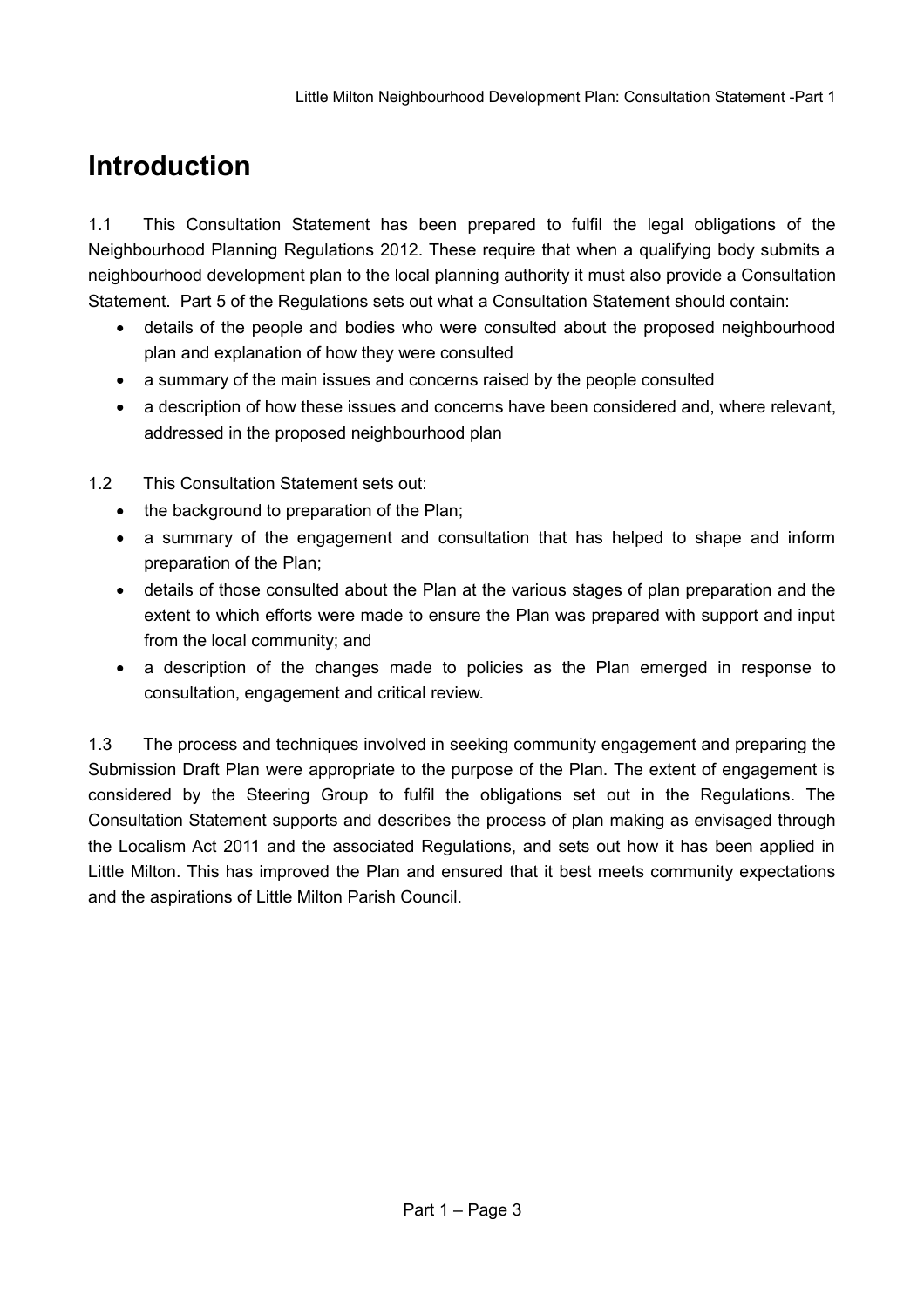## **2. Approach to consultation**

- 2.1. The aims of the Little Milton Neighbourhood Plan consultation process were:
	- a) To involve as many of the community as possible throughout all consultation stages of Plan development so that the Plan was informed by the views of local people and other stakeholders from the start of the Neighbourhood Planning process;
	- b) To ensure that consultation events took place at critical points in the process where decisions needed to be taken;
	- c) To engage with as wide a range of people as possible, using a variety of approaches and communication and consultation techniques; and
	- d) To ensure that results of consultation were fed back to local people and available to read via the Little Milton Neighbourhood Development Plan website as soon as possible after the consultation events.
- 2.2. The steering group worked to a consultation strategy which included a plan of consultation activities (see Appendix A).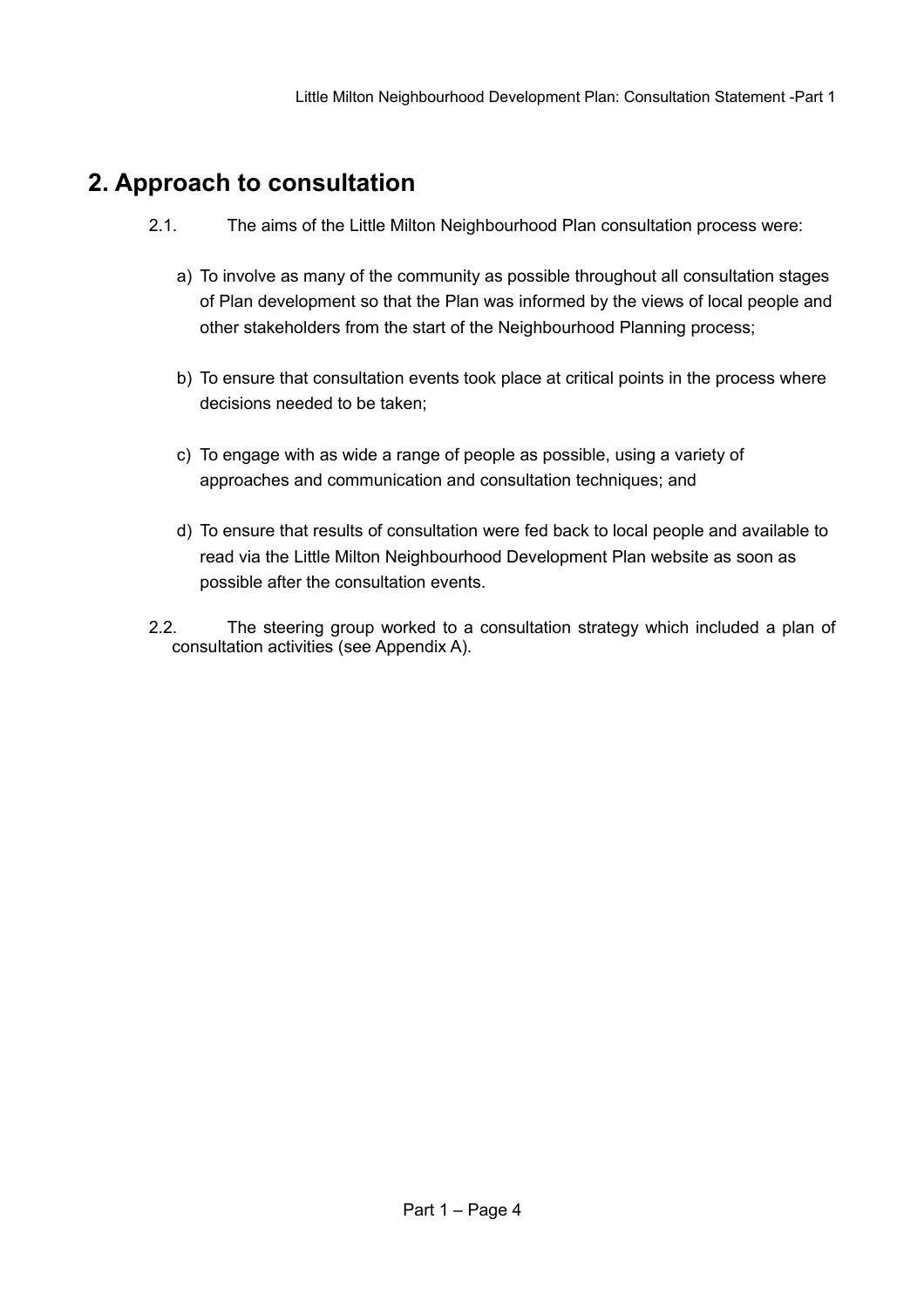## **3. Consultation and engagement**

- 3.1. Throughout the process of consultation and engagement:
	- a) Regular updates and progress reports have been published in the monthly village newsletter
	- b) The steering group has met regularly, as often as fortnightly in the early stages, and the minutes of all meetings have been published on the website.
	- c) All appendices and background evidence studies have been published on the website, initially in draft form, and then in their final versions
	- d) Extensive use was made of the outcomes of the Little Milton Village Plan 2014 process, including the 2013 village survey results.

### **Consultation on the designated neighbourhood plan area**

 3.2. In Jun-Jul 2016, SODC conducted a formal consultation on the proposed Neighbourhood Plan area under Section 61G of the Town and Country Planning Act. No objections were received. 3 statutory bodies responded with no specific concerns. SODC issued the Area Designation Letter on 4 August 2016.

### **Consultation on issues and themes for the Neighbourhood Plan**

- 3.3. In Sep 2016 an open meeting was held in the village hall to explain the neighbourhood plan process to villagers, seek initial views on key issues and seek support for the whole process.
- 3.4. In Sep-Oct 2016 members of the steering group held individual conversations with many local organisations, including the school, pre-school, local estate agents, local farmers, village shop, BBOWT, Thames Water, SODC housing team, the pub, BT, local GP surgery, Natural England, the Church, OCC Highways. Where appropriate, dialogue was continued with some of these organisations as ideas matured.
- 3.5. This was followed in Nov 2016 by a village wide survey, the questions for which were compiled with the help of consultants. Steering group members devoted a lot of time and effort to obtaining responses; in the event a 73% response rate was achieved. This survey was very helpful in ascertaining the key issues to be addressed.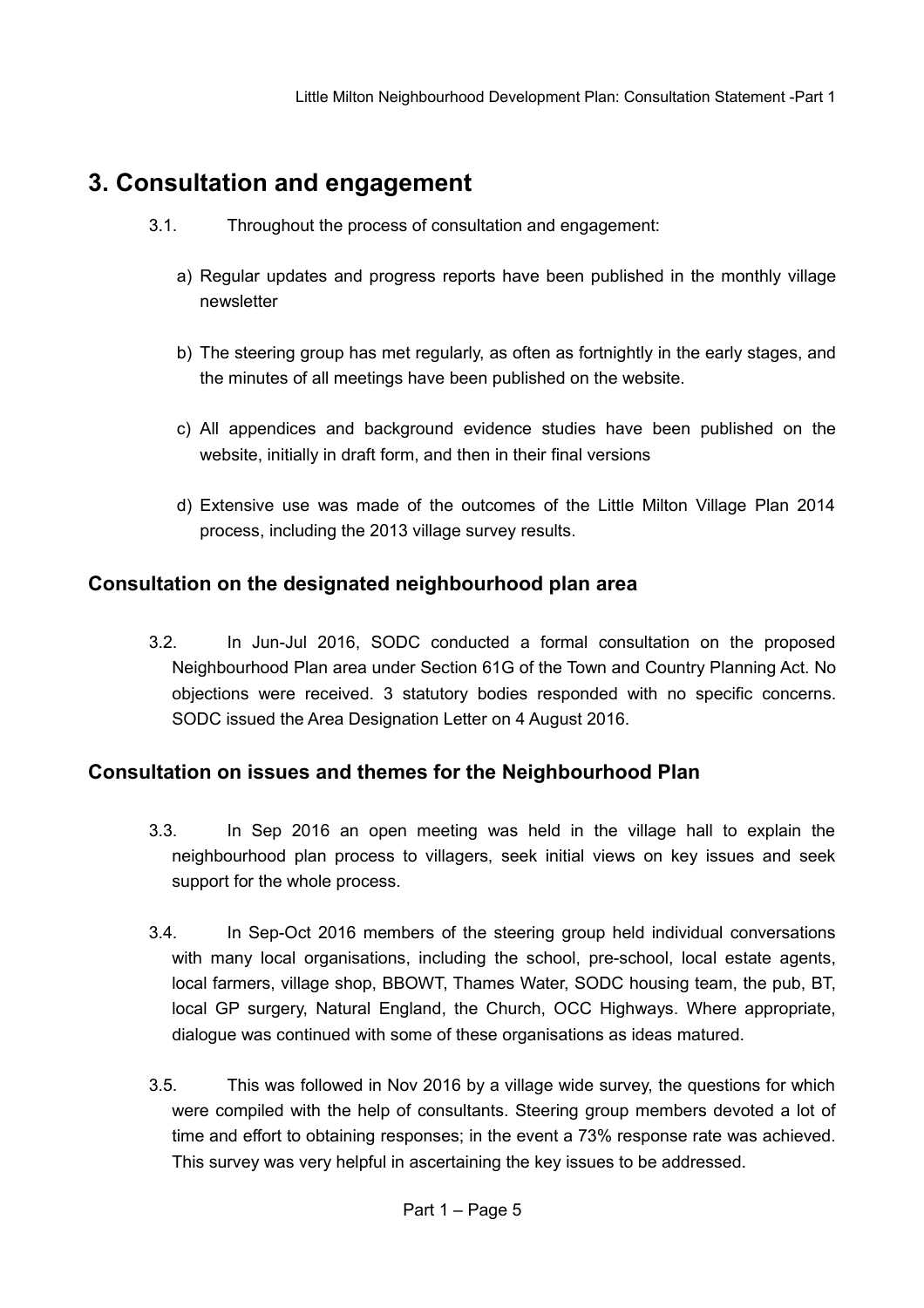### **Consultation on developing the vision, aim and objectives; Consultation on the issues and options**

- 3.6. The steering group spent several meetings formulating the draft vision, aim and objectives, and also identifying the issues and options. A number of key issues and options were then the subject of continuing consultation with outside agencies, particularly SODC, Thames Water, BBOWT and OCC Highways.
- 3.7. In addition, the results of the village survey were of great benefit in identifying key issues and objectives.
- 3.8. At the same time as this work was progressed, the parish council was engaged in various meetings concerning the proposed strategic development site at Chalgrove. This dialogue also helped identify key inputs to the neighbourhood plan. Two meetings were also held with OCC infrastructure planners to discuss plans for roads and transport.
- 3.9. The results of this work were presented to the village at two open meetings in Apr 2017. The content of each of the meetings was identical. After a presentation by the chairman of the steering group and a Q & A session which helped reinforce the steering group's perception of the key issues and options, participants were asked to compete a questionnaire regarding the proposed vision, aims and objectives. There was strong support for the draft proposals.
- 3.10. A stall was run at the Village Fete in June 2016. The aim was to keep the Neighbourhood Plan 'in view' and to encourage people to learn more about the village through a light-hearted quiz competition. There were a number of useful conversations between villagers and members of the steering group., but this event was not a major input to the consultation process.

#### **Pre-Submission Consultation**

- 3.11. The formal Reg 14 statutory consultation was carried out 13 Jan 23 Feb 2018.
- 3.12. After redrafting of the Plan following this consultation, the re-drafted Plan was submitted to SODC's planning staff for a final review before Submission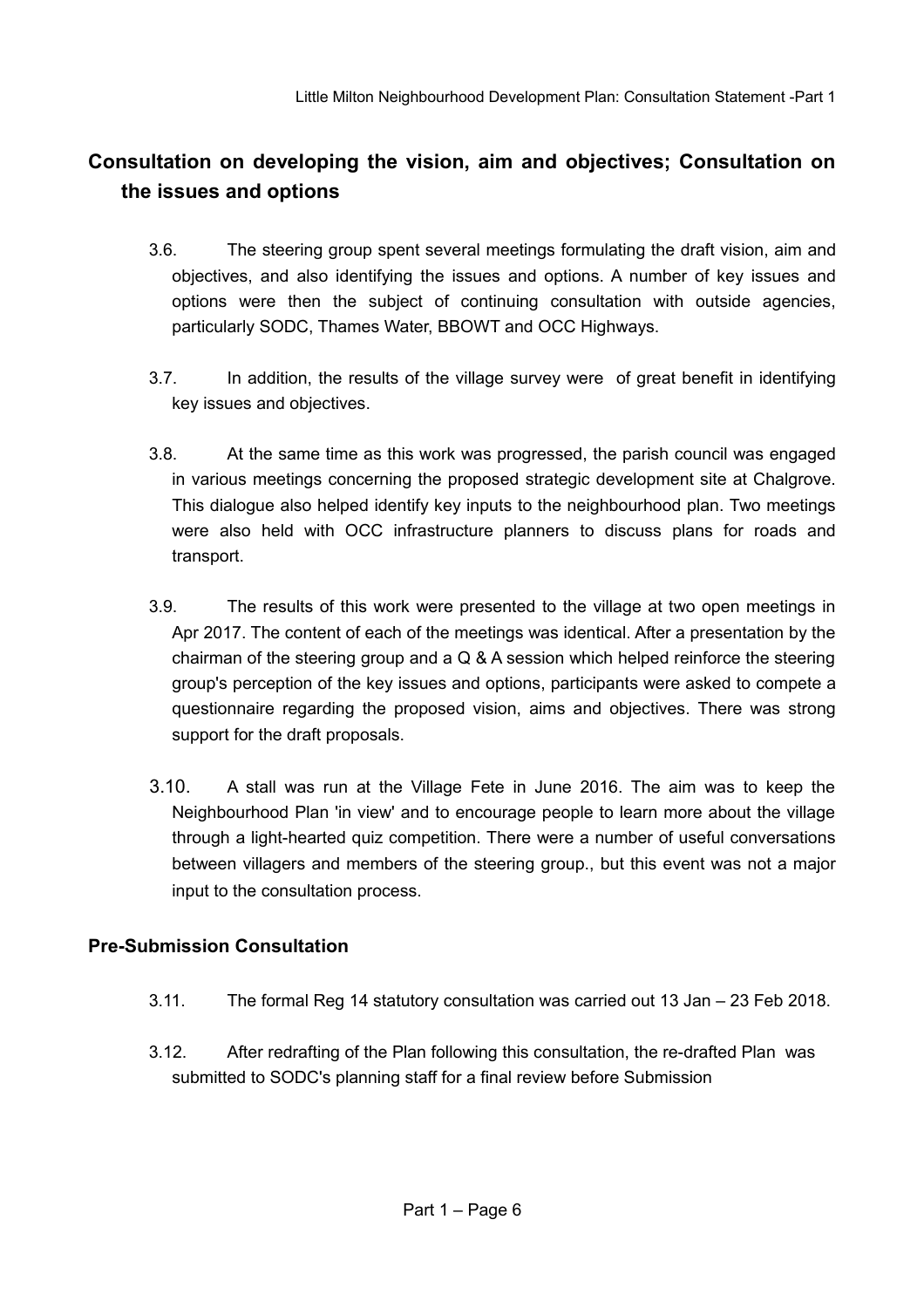## **4. Summary of issues raised and changes to the Plan**

#### **Early Consultations**

- 4.1. Many issues were raised in the early stages of consultation which helped shape the Plan and led to changes to the early drafts. These included:
	- a) Preferences for the location of development relative to the village ie. should it be within or adjacent to the village or on open land?
	- b) Development of a Village Character Assessment to aid conservation and design policies
	- c) Developing an Open Spaces policy and designating Local Green Spaces
	- d) The importance the village attaches to protecting the BBOWT nature reserve
	- e) Assessing views and developing policies to protect iconic views
	- f) The need for a policy covering waste water system capacity, developed with the aid of Thames Water
	- g) The priority to be attached to providing more homes suited for young families
	- h) The over-riding priority of the villagers to see solutions to traffic problems in the village
	- i) The potential impact of strategic road developments
	- j) The potential impact of the proposed Chalgrove Airfield development
- 4.2. The changes that were made to the Plan in response to comments made at various stages are summarised in the Appendices.

#### **Pre-submission consultations**

- 4.3. Prior to the formal Reg 14 consultation, and following discussions with SODC staff, an informal consultation on the Roads and Transport sections of the Plan was carried out with OCC Infrastructure Planners. The outcomes of this phase of consultation, which resulted in changes primarily to Section 10 of the draft Plan are at Appendix H in Part 2.
- 4.4. As a result of the formal Reg 14 consultation. responses were received from:
	- a) Oxfordshire County Council
	- b) South Oxfordshire District Council
	- c) Natural England
	- d) Thames Water
	- e) Oxfordshire Clinical Commissioning Group
	- f) Historic England
	- g) Villagers (at consultation open event and one verbal feedback)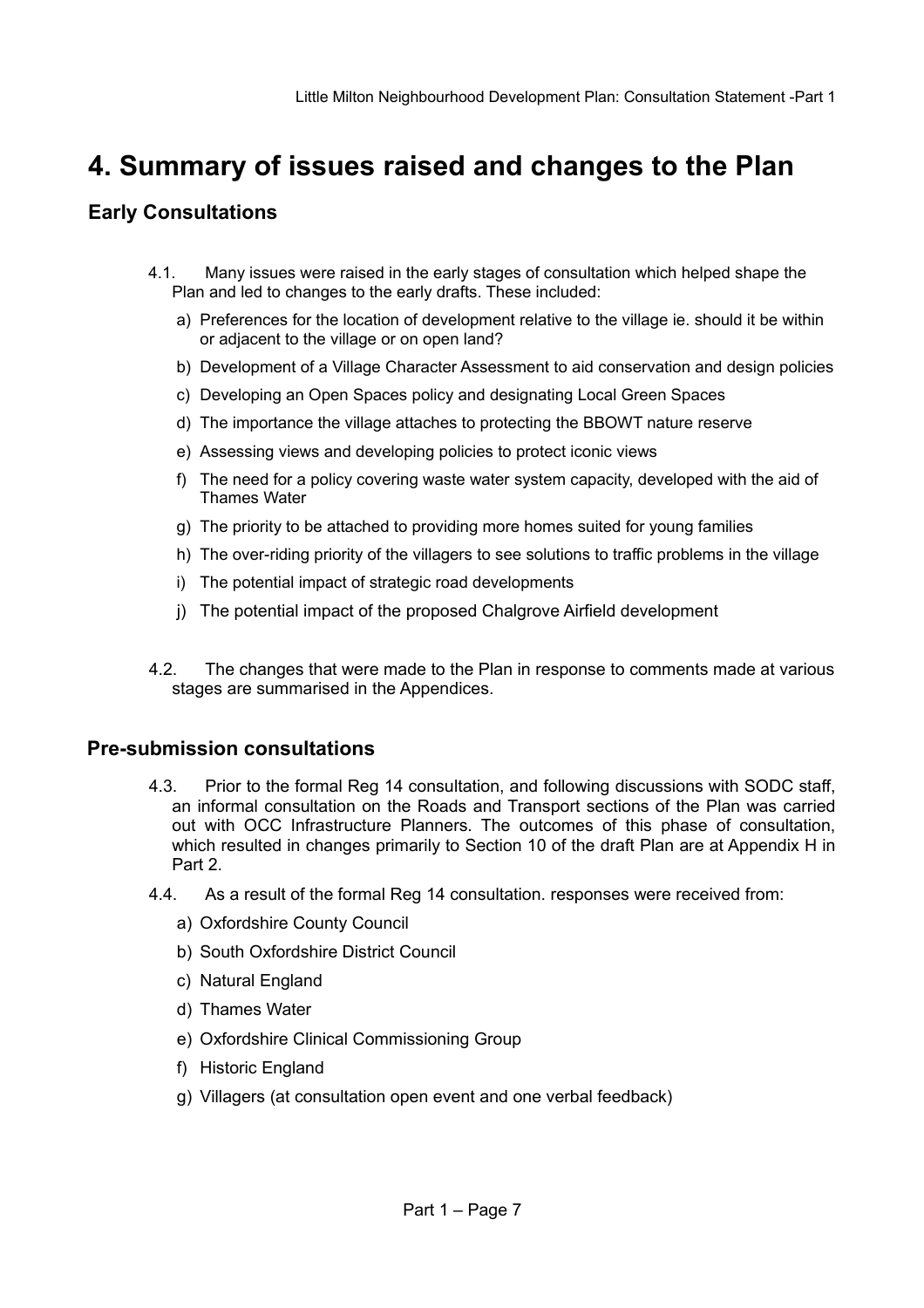4.5. The key issues raised during the pre-submission consultation and the actions taken are summarised in the following table:

| <b>Consultee</b>                              | <b>Subject</b>                                            | <b>Summary of comment or</b><br>recommendation                                                                                        | <b>Action taken</b>                                                                                                                                         |  |
|-----------------------------------------------|-----------------------------------------------------------|---------------------------------------------------------------------------------------------------------------------------------------|-------------------------------------------------------------------------------------------------------------------------------------------------------------|--|
| <b>SODC</b>                                   | General formatting                                        | Some tidying up and<br>rationalisation required                                                                                       | Sections 6 & 7 were made into<br>3 sections and the order in<br>which sub-sections were<br>presented was re-structured to<br>give a better flow to the Plan |  |
| SODC                                          | Capacity of<br>primary school                             | The data presented<br>concerning the capacity of the<br>primary school is unclear                                                     | Figures clarified and cross-<br>referred to SODC's<br>Infrastructure Delivery Plan                                                                          |  |
| <b>SODC</b>                                   | <b>Baseline Evidence</b><br>Study 3 (Planning<br>History) | <b>Baseline Evidence Study 3</b><br>(Planning History) is not<br>needed as part of the Plan                                           | <b>Baseline Evidence Study 3</b><br>removed                                                                                                                 |  |
| <b>SODC</b><br>/Thames<br>Water               | Waste water<br>(Sewerage)<br>system                       | New wording of supporting<br>text proposed by Thames<br>Water. Cross-reference to<br>Infrastructure Delivery Plan<br>proposed by SODC | Supporting text amended                                                                                                                                     |  |
| SODC                                          | <b>Dwelling Mix</b>                                       | LM 11 needs redrafting to<br>bring it more into line with the<br><b>Emerging Local Plan</b>                                           | Policy amended                                                                                                                                              |  |
|                                               | SODC/ OCC LM 12 Roads<br>policy                           | SODC recommended removal<br>of the policy; OCC were<br>content with first part but<br>recommended removing<br>second part             | Second part of policy removed                                                                                                                               |  |
| Natural<br>England &<br>Environment<br>Agency | Biodiversity and<br>Green<br>Infrastructure               | Proposed adding new<br>supporting text and a new<br>policy                                                                            | Recommendation implemented                                                                                                                                  |  |
| OCC                                           | Health & Well-<br>being                                   | OCC suggested the Plan<br>would benefit from a section<br>on Health & Well-being                                                      | New sub-section added                                                                                                                                       |  |
| <b>SODC</b>                                   | Employment and<br>Commercial<br>Development               | Proposals to improve content<br>of text and policy                                                                                    | Recommendation implemented                                                                                                                                  |  |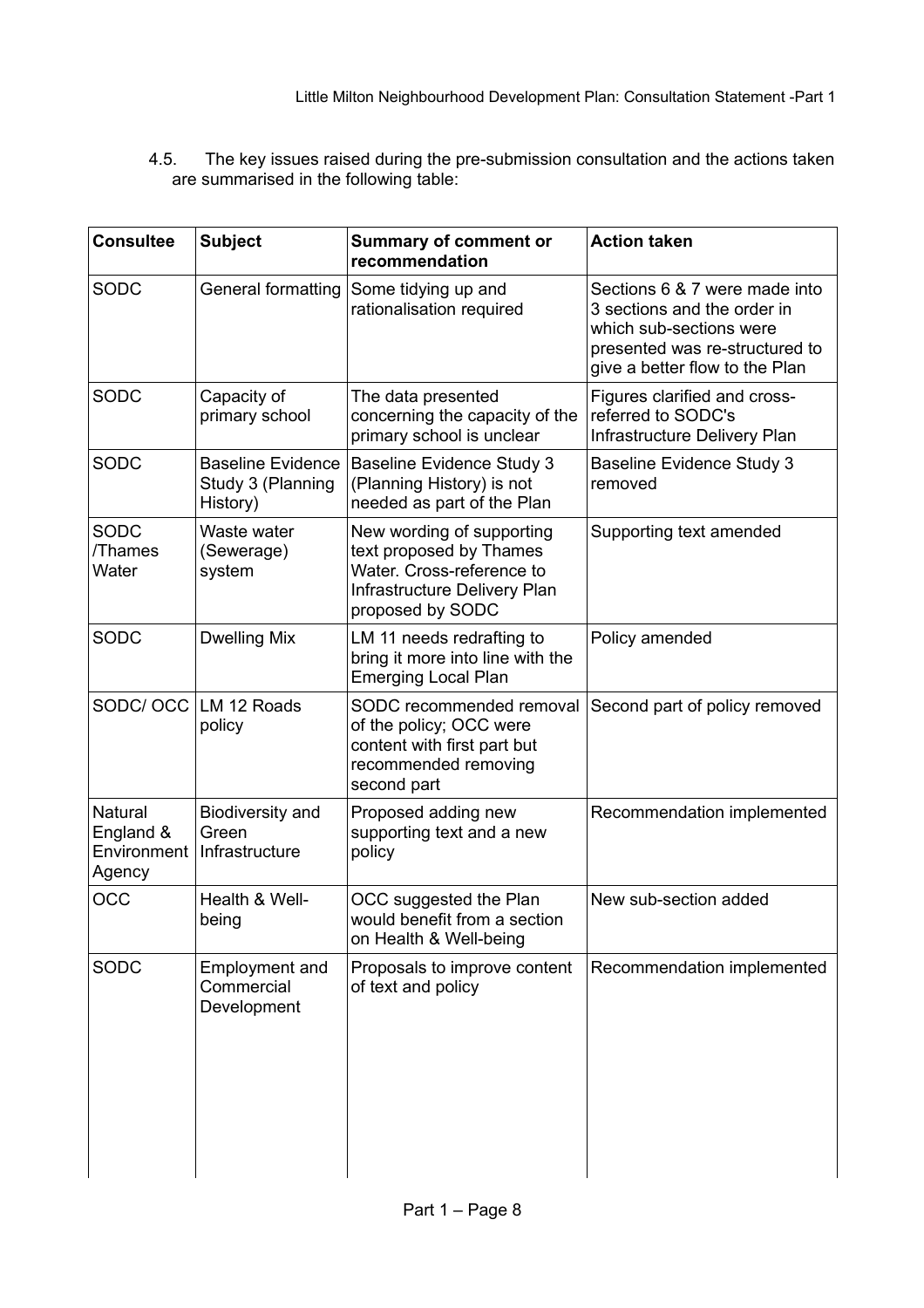| <b>SODC</b>                              | <b>High Grade</b><br><b>Agricultural Land</b>           | Recommended including a<br>specific policy along the lines<br>of Dorchester on Thames Dot<br>7 to give specific protection to<br><b>Excellent and Very Good</b><br>grade agricultural land as per<br>NP112. Needs supporting<br>map | Additional text, new policy and<br>new map.                                                                                                     |
|------------------------------------------|---------------------------------------------------------|-------------------------------------------------------------------------------------------------------------------------------------------------------------------------------------------------------------------------------------|-------------------------------------------------------------------------------------------------------------------------------------------------|
| <b>Historic</b><br>England               | Conservation of<br>historic character<br>of the village | Further support for<br>conservation of historic assets                                                                                                                                                                              | Additional wording                                                                                                                              |
| <b>SODC</b><br>(further<br>consultation) | <b>Biodiversity</b>                                     | Further evidence                                                                                                                                                                                                                    | <b>TVERC biodiversity report</b><br>commissioned. Additional<br>background evidence study<br>completed, Plan text amended<br>and new maps added |

## **5. Conclusions**

- 5.1. The various elements of the consultation process were all important in shaping the Neighbourhood Plan. Early dialogue with various key organisations such as Thames Water, BBOWT, SODC were very valuable and had a major influence on the shape of the plan. The effort which went into obtaining a high response rate to the village survey was very worthwhile as it was felt the survey results gave a good overview of the community's views on future development. The survey which had been conducted in 2013 in support of the Little Milton Village Plan was also of great assistance.
- 5.2. The various events which villagers were invited to attend did not necessarily attract high turnouts, but the Q & A sessions were always lively and challenging and were of great assistance to the steering group in identifying the most important issues. Constant themes which emerged centred on traffic, and concerns about the proposed strategic development at Chalgrove Airfield, both of which can only be partially addressed through the Neighbourhood Plan.
- 5.3. The Reg 14 pre-submission consultation demonstrated general support for the draft Plan but was very helpful in introducing greater strength or clarity to some aspects of the Plan.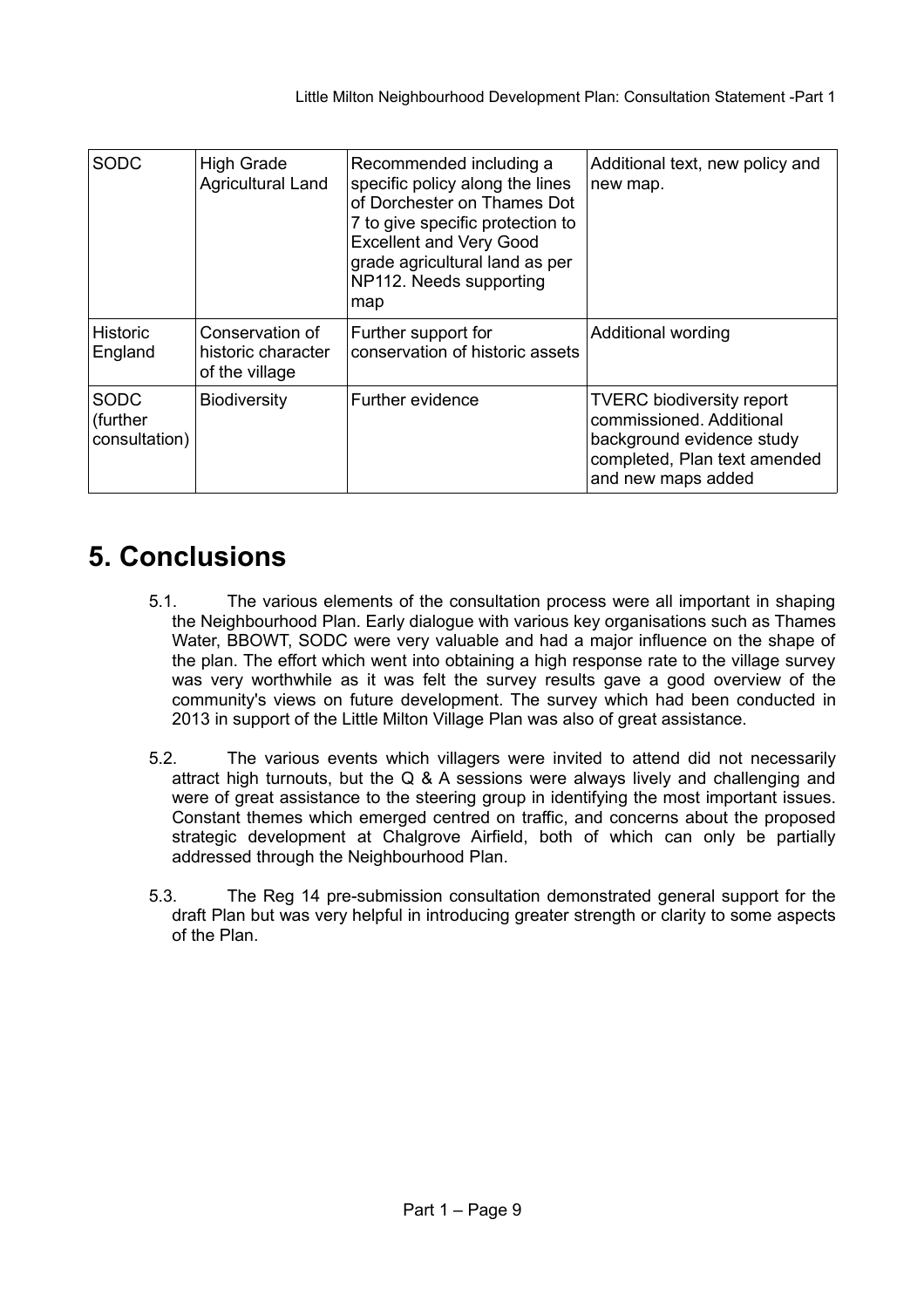## **APPENDIX A: Little Milton consultation strategy**

The strategy which evolved included:

- 1. Establishing a working group of parish councillors to monitor developments in the field of neighbourhood planning and ultimately to advise the full parish council whether or not to proceed with drafting a plan.
- 2. Once the parish council had given the go-ahead in principle, engaging the village at the start of the process through an open meeting, to be followed over the months by two more formal events, one to consult on the draft vision and aims, one to consult on the draft plan as part of the Reg 14 consultation process.
- 3. Keeping people informed throughout the process by publishing regular monthly updates in the village newsletter and by making copies of steering group minutes and background evidence studies available on the village website.
- 4. Conducting a wide-ranging survey across the whole village.
- 5. Engaging early with various statutory bodies eg. OCC Highways and Infrastructure Planners, Thames Water, Natural England, SODC Housing Team, etc. Also engaging early with various key village organisations such as the school, the estate agents, BBOWT, etc
- 6. Continuing a dialogue with certain key organisations whose input was identified early on as key to the Plan. These included SODC, Thames Water, OCC Infrastructure Planners, BBOWT.
- 7. Keeping landowners who do not live in the village informed of the process and inviting them to participate in village events and involve them in the Reg 14 consultation.
- 8. Running a neighbourhood planning stall at the village fete
- 9. Asking a panel of 'lay readers' to comment on an early draft of the Neighbourhood Plan
- 10. Conducting the Pre-Submission (Reg 14) Consultation as required by the Neighbourhood Planning Regulations
- 11. Seeking a second review of the draft Plan by SODC Neighbourhood Planning staff prior to submission
- 12.Making best use of advice provided consultants, primarily Community First Oxfordshire